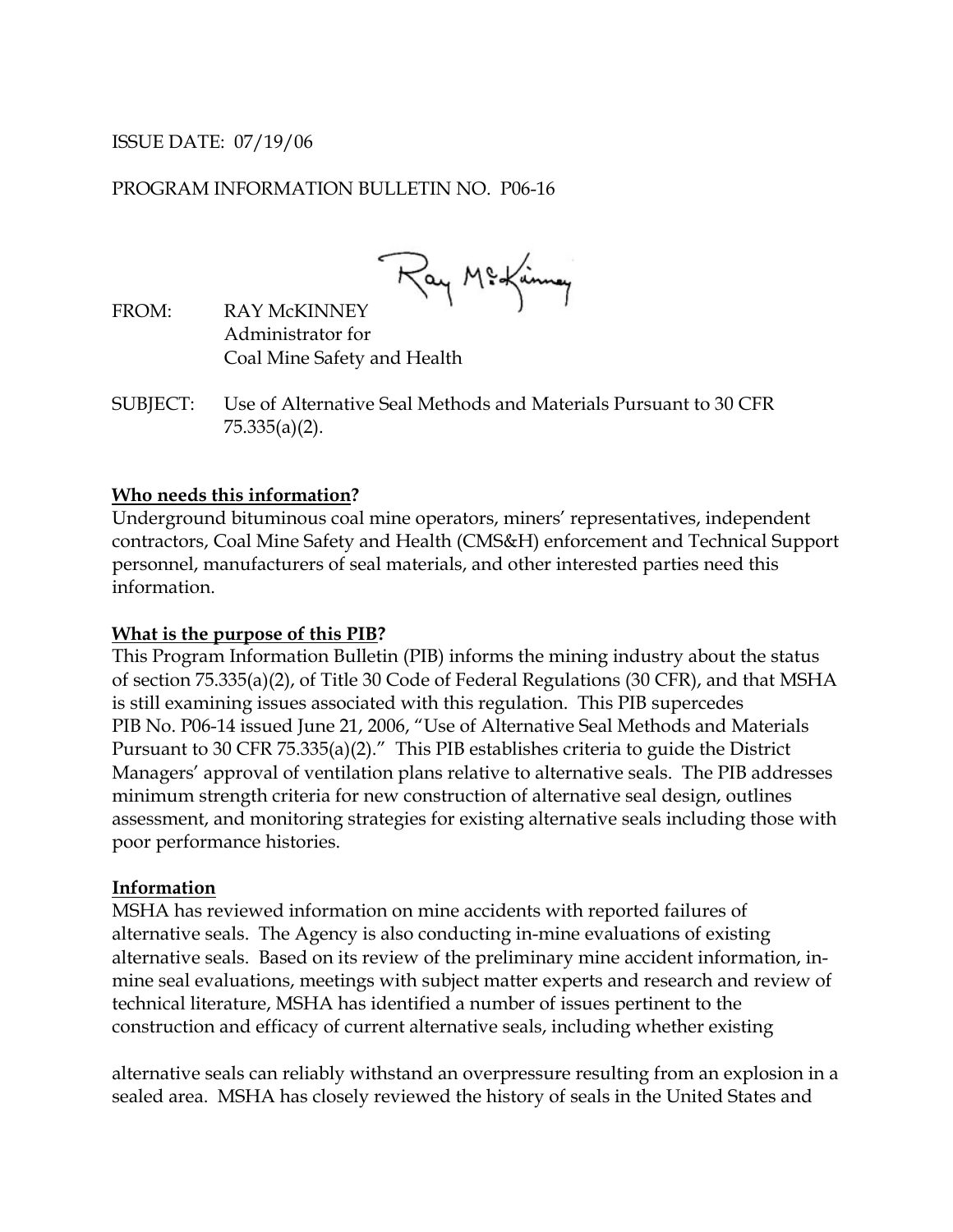abroad. Presently most coal producing countries have coal mine seal requirements that are in excess of 20 psig.

# **Interim Action**

Construction of new alternative seals must be designed and built to reliably withstand an overpressure of at least 50 psig. MSHA has determined that this pressure value provides an additional safety measure that will enhance the capability of alternative seals to mitigate the propagation of explosions from sealed areas of underground coal mines. To receive MSHA approval, ventilation plans must demonstrate by well-defined and certified engineering designs that the seal will reliably withstand an overpressure of at least 50 psig in the conditions in which it will be installed. Alternative seal designs may also be approved based on actual testing. To be considered for approval, designs and supporting data must be certified by a professional engineer (PE) who is knowledgeable in structural engineering. In addition, the proposed ventilation plan must provide that a senior mine management official (e.g., mine manager, superintendent, etc.) certify that the construction, installation, and materials used were in accordance with the approved ventilation plan.

Existing seals will be inspected by MSHA to verify that correct construction practices were followed. Additionally, the mine operator will conduct an assessment of the atmosphere behind existing alternative seals to determine the potential for an explosion and to assess seal integrity. If the atmosphere behind the alternative seals contains from 3 percent to 20 percent methane, the operator must take remedial actions which may include inerting this atmosphere, increasing the capacity of the existing seal to withstand at least 50 psig overpressure, constructing an additional alternative seal having this capacity or constructing a seal in compliance with 30 CFR 75.335(a)(1). MSHA will review the operator's hazard assessment to assure that the appropriate remedial actions are put in place by the mine operator. High risk seals, (e.g., if failure could adversely affect miners' safety) and seals with a poor performance history will require additional actions to better protect miners, including periodic monitoring of the atmosphere behind the seals.

## **Due Date**

By September 1, 2006, mine operators affected by this PIB should submit the revised ventilation plan to the appropriate MSHA District Manager for approval.

# **What is the background for this PIB?**

Recent mine explosions indicate that there are problems with some alternative seals. Adequate seals are crucial to contain explosions and prevent potentially explosive or toxic gasses from migrating into active working areas of underground coal mines.

## **What is MSHA's authority for this PIB?**

The Federal Mine Safety and Health Act of 1977, as amended and 30 CFR 75.335, 75.370, and 75.371.